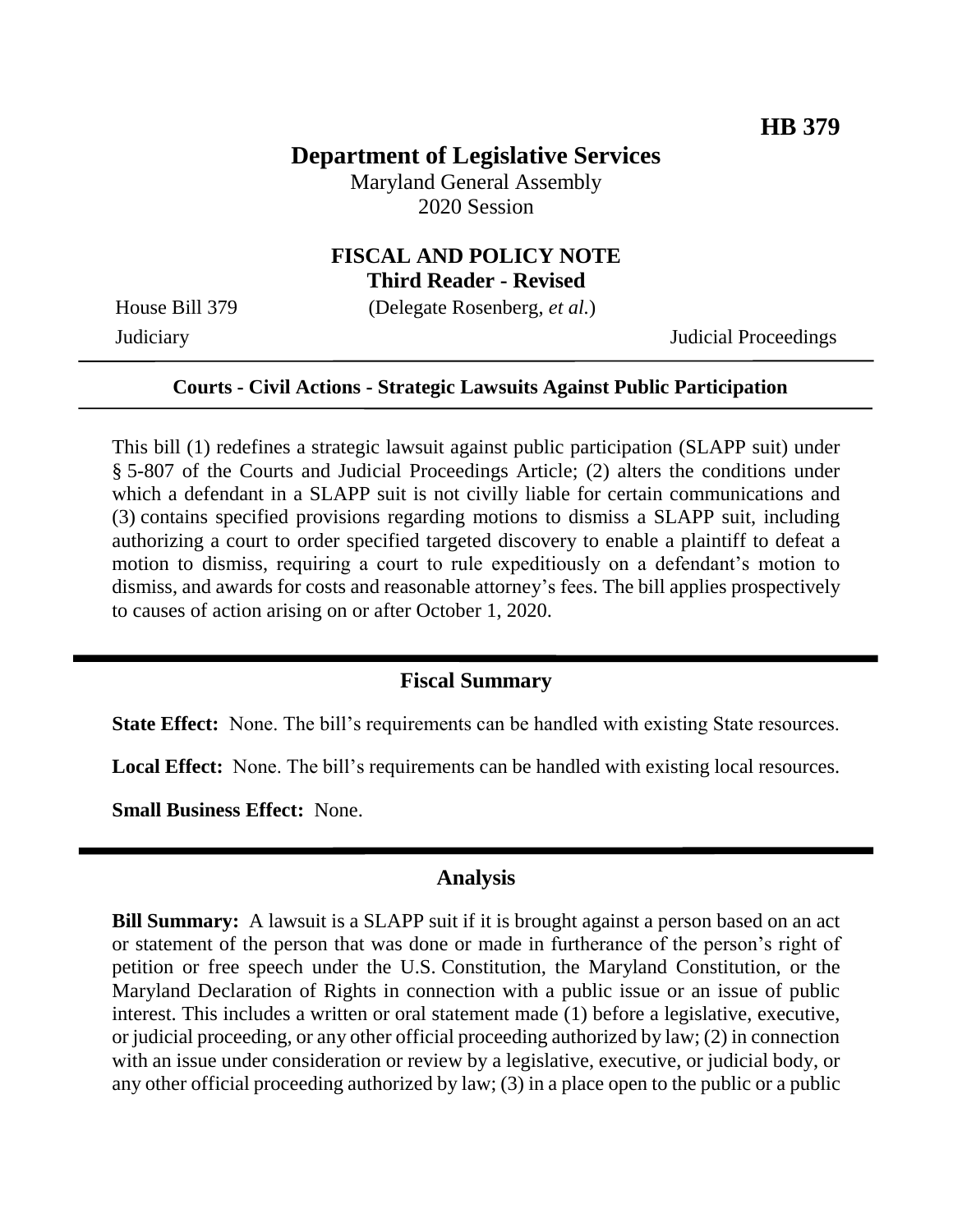forum in connection with an issue of public interest; or (4) to a government official or an individual running for public office. A lawsuit is not a SLAPP suit if the lawsuit is brought in the public interest or on behalf of the general public and each of the following conditions exist:

- except for claims for attorney's fees, costs, or penalties, the plaintiff does not seek any relief greater than or different from the relief sought for the general public or a class of which the plaintiff is a member; the lawsuit, if successful, would enforce an important right affecting the public interest and would confer a significant benefit, pecuniary or nonpecuniary, to the general public or a large class of persons; and private enforcement is necessary and places a disproportionate financial burden on the plaintiff in relation to the plaintiff's stake in the matter; or
- the lawsuit involves a defendant who (1) primarily engages in the business of selling or leasing goods or services, including insurance, securities, or financial instruments and (2) is alleged to have made a statement or engaged in conduct that disparages a business competitor's business operations, goods, or services.

A defendant in a SLAPP suit is not civilly liable for communicating with a federal, State, or local government body or the public at large, if the defendant, without constitutional malice, acted in furtherance of the person's right of petition or free speech under the U.S. Constitution, the Maryland Constitution, or the Maryland Declaration of Rights regarding any matter within the authority of a government body or any public issue or issue of public interest.

It is the plaintiff's burden in responding to a motion to dismiss to show that the alleged SLAPP suit has substantial justification in law and fact. The court may order that specified targeted discovery be conducted if it appears likely that targeted discovery will enable the plaintiff to defeat the motion to dismiss and that the discovery will not be unduly burdensome. An order to conduct targeted discovery must be conditioned on the plaintiff paying any expenses incurred by the defendant in responding to the discovery.

If the court orders dismissal of a SLAPP suit, the court must award the moving party costs and reasonable attorney's fees, including those incurred in making the motion to dismiss.

HB 379/ Page 2 **Current Law:** A lawsuit is a SLAPP suit if it (1) is brought in bad faith against a party who has exercised specified federal or State constitutional rights of free speech in communicating with a government body or the public at large regarding any matter within the authority of the government body or any issue of public concern; (2) is materially related to the defendant's communication; and (3) inhibits or is intended to inhibit the exercise of federal or State constitutional rights of free speech. A defendant in a SLAPP suit is not civilly liable for communicating with a government body or the public at large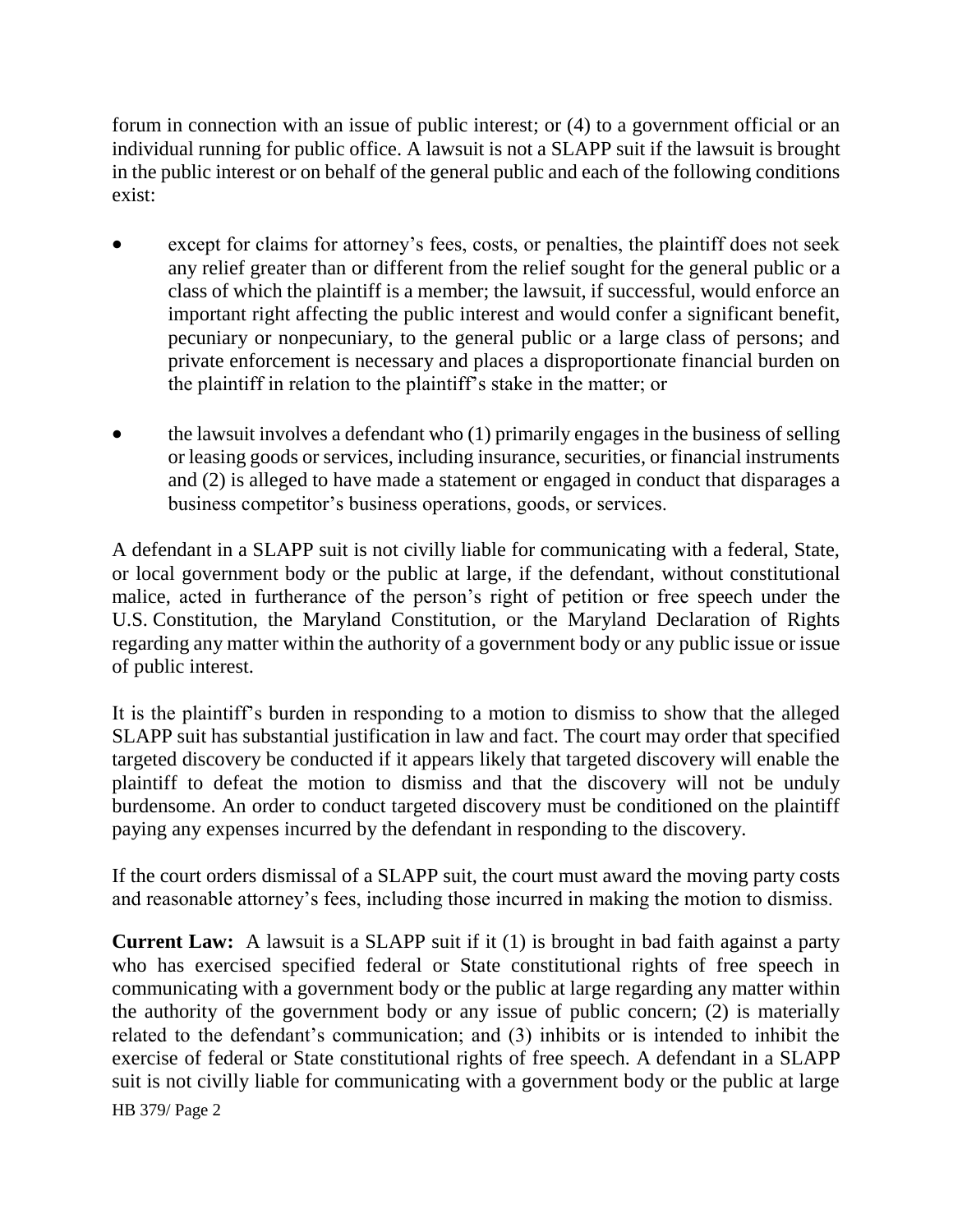if the defendant acts without constitutional malice in exercising rights protected by federal or State constitutional rights of free speech regarding any matter within the authority of a government body or any issue of public concern.

A defendant in an alleged SLAPP suit may move to dismiss the suit or move to stay all court proceedings until the matter about which the defendant communicated to the government body or the public at large is resolved.

**Background:** SLAPP suit laws protect individuals and groups, many with few assets, from defending costly legal challenges to their lawful exercise of such constitutionally protected rights as free speech, assembly, and the right to petition the government. Covered/protected activities may include writing letters to the editor, circulating petitions, organizing and conducting peaceful protests, reporting unlawful activities, speaking at public meetings, and similar actions.

Plaintiffs in these lawsuits, who typically have far greater resources than defendants, may allege a number of legal wrongs. The more common causes of action include defamation, invasion of privacy, intentional infliction of emotional distress, interference with contract or economic advantage, and abuse of process. Their goal is often not to win the case but rather to cause the defendants to devote such significant resources to defending it that they are unable to continue the challenged activities.

## **Additional Information**

**Prior Introductions:** HB 412 of 2019, a similar bill, received a hearing in the House Judiciary Committee but was subsequently withdrawn. Its cross file, SB 768, received an unfavorable report from the Senate Judicial Proceedings Committee. HB 263 of 2016, a similar bill, passed the House with amendments and received an unfavorable report from the Senate Judicial Proceedings Committee.

**Designated Cross File:** SB 1042 (Senator Hettleman, *et al.*) - Judicial Proceedings.

**Information Source(s):** Judiciary (Administrative Office of the Courts); Department of Legislative Services

| <b>Fiscal Note History:</b> | First Reader - February 3, 2020         |
|-----------------------------|-----------------------------------------|
| rh/ikb                      | Third Reader - March 14, 2020           |
|                             | Revised - Amendment(s) - March 14, 2020 |

Analysis by: Amy A. Devadas Direct Inquiries to:

HB 379/ Page 3